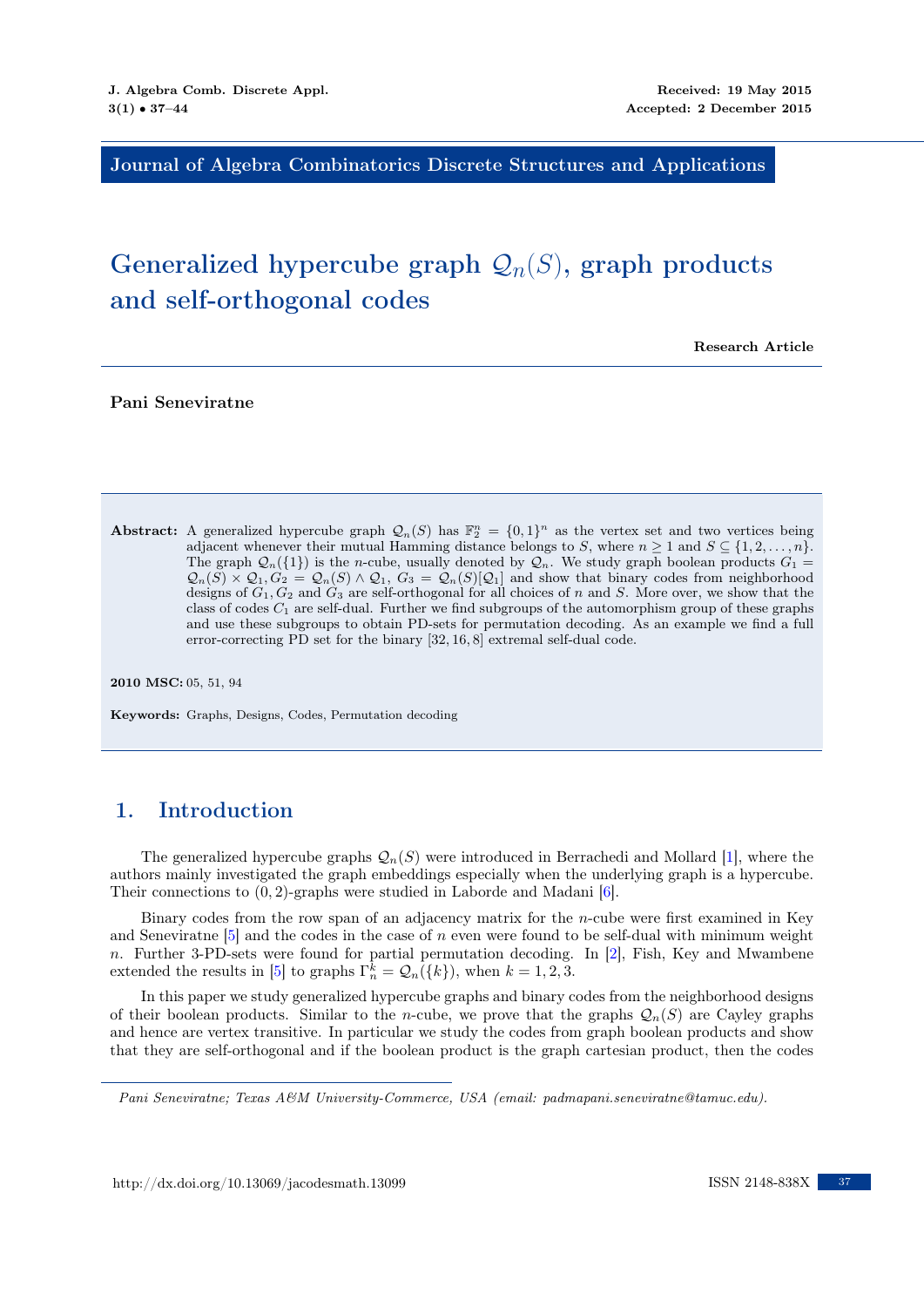are self-dual. This construction leads to many optimal codes and we use properties of these graphs to determine the properties of the codes.

Sections [2](#page-1-0) gives the necessary background material and definitions. In Section [3](#page-2-0) properties of the generalized hypercube graph are studied. The binary codes from the graph boolean products are studied in Section [4.](#page-3-0) In Section [5](#page-5-0) we find PD-sets for permutation decoding.

### <span id="page-1-0"></span>2. Background and terminology

#### 2.1. Codes

All the codes discussed in this paper are linear codes, i.e. subspaces of the vector space  $\mathbb{F}^n$  where  $\mathbb{F}$ is the finite field. The *support* of a vector u in  $\mathbb{F}^n$  is the set of non-zero coordinates positions of u, and the weight of u, denoted by  $wt(u)$ , is the cardinality of its support. The notation  $[n, k, d]_q$  will be used for a q-ary code of length n, dimension k, and minimum weight d. The dual code  $C^{\perp}$  of C is the orthogonal complement of C under the standard inner product  $\langle , \rangle$ , i.e.  $C^{\perp} = \{v \in \mathbb{F}^n \mid v, c \geq 0 \text{ for all } c \in C\}.$ The dual code  $C^{\perp}$  is linear over the field  $\mathbb{F}$ . A *generator matrix* of C is a matrix whose rows are vectors of a basis for C. Two linear codes of the same length and over the same field are *isomorphic* if they can be obtained from one another by permuting the coordinate positions. An isomorphism from a code C into itself is called an *automorphism* of C, and the group of all automorphisms of C will be denoted by  $Aut(C)$ . Any code is isomorphic to a code with generator matrix in so-called standard form, i.e. the form  $[I_k \mid A]$ . In this case, a *check matrix* of C, i.e. a generator matrix of  $C^{\perp}$ , is then given by  $[-A^T | I_{n-k}]$ . An *information set* for a code is the set of the first k coordinates in the standard form and the *corresponding check set* is the set of the last  $n - k$  coordinates.

#### 2.2. Graphs

The graphs  $\Gamma = (V, E)$  with vertex set V and edge set E, discussed here are simple graphs. If two distinct vertices x and y in V are adjacent, then we write  $x \sim y$ , and denote [x, y] for the edge they define. The set of vertices in  $\Gamma$  that are adjacent to a vertex x is the *neighbour set* of x and is denoted by  $N(x)$ . The cardinality of  $N(x)$  is the valency of x. A graph is regular if all the vertices have the same valency. An adjacency matrix A of a graph of order n is an  $n \times n$  matrix with entries  $a_{ij}$  such that  $a_{ij} = 1$  if vertices  $v_i$  and  $v_j$  are adjacent, and  $a_{ij} = 0$  otherwise. The neighborhood design of a regular graph is the design formed by taking the points to be the vertices of the graph and the blocks to be the neighbor sets of the vertices. The code of a graph  $\Gamma$  over a finite field  $\mathbb{F}_q$  is the row span of an adjacency matrix A over the field  $\mathbb{F}_q$ , denoted by  $\mathcal{C}_q(\Gamma)$  or  $\mathcal{C}(\Gamma)$  if the underlying field is obvious.

Let  $J = J_p$  be the  $p \times p$  matrix with all entries 1 and let  $I = I_p$  be the identity matrix of order p. Let  $A = [a_{ij}]$  and  $B = [b_{ij}]$  be matrices of size  $p_1 \times p_1$  and  $p_2 \times p_2$  respectively. Their tensor product, also known as the Kronecker product  $A * B$  is defined as the partitioned matrix  $[a_{ij}B]$ :

$$
A * B = \begin{pmatrix} a_{11}B & a_{12}B & \cdots & a_{1p_1}B \\ a_{21}B & a_{22}B & \cdots & a_{2p_1}B \\ \cdots & \cdots & \cdots & \cdots \\ a_{P_11}B & a_{p_12}B & \cdots & a_{p_1p_1}B \end{pmatrix}.
$$

A boolean operation on an ordered pair of disjoint graphs  $G_1 = (V_1, E_1)$  and  $G_2 = (V_2, E_2)$  results in a graph  $G = G_1 \circ G_2$  which has the cartesian product  $V = V_1 \times V_2$  as its vertex set and the edge set E is expressed in terms of  $E_1$  and  $E_2$ , differently for each boolean operation. In [\[3\]](#page-7-4), Harary and Wilcox gave a detailed explanation of the follwoing boolean operations. The cartesian product is the boolean operation  $G = G_1 \times G_2$  in which for any two points  $u = (u_1, u_2)$  and  $v = (v_1, v_2) \in V = V_1 \times V_2$ , the edge  $[u, v]$  is in  $E(G)$  whenever  $u_1 = v_1$  and  $u_2 \sim v_2$  or  $u_1 \sim v_1$  and,  $u_2 = v_2$ . We can express the adjacency matrix,  $A(G_1 \times G_2) = (A_1 * I_{p_2}) + (I_{p_1} * A_2)$ . The conjunction or the Kronecker product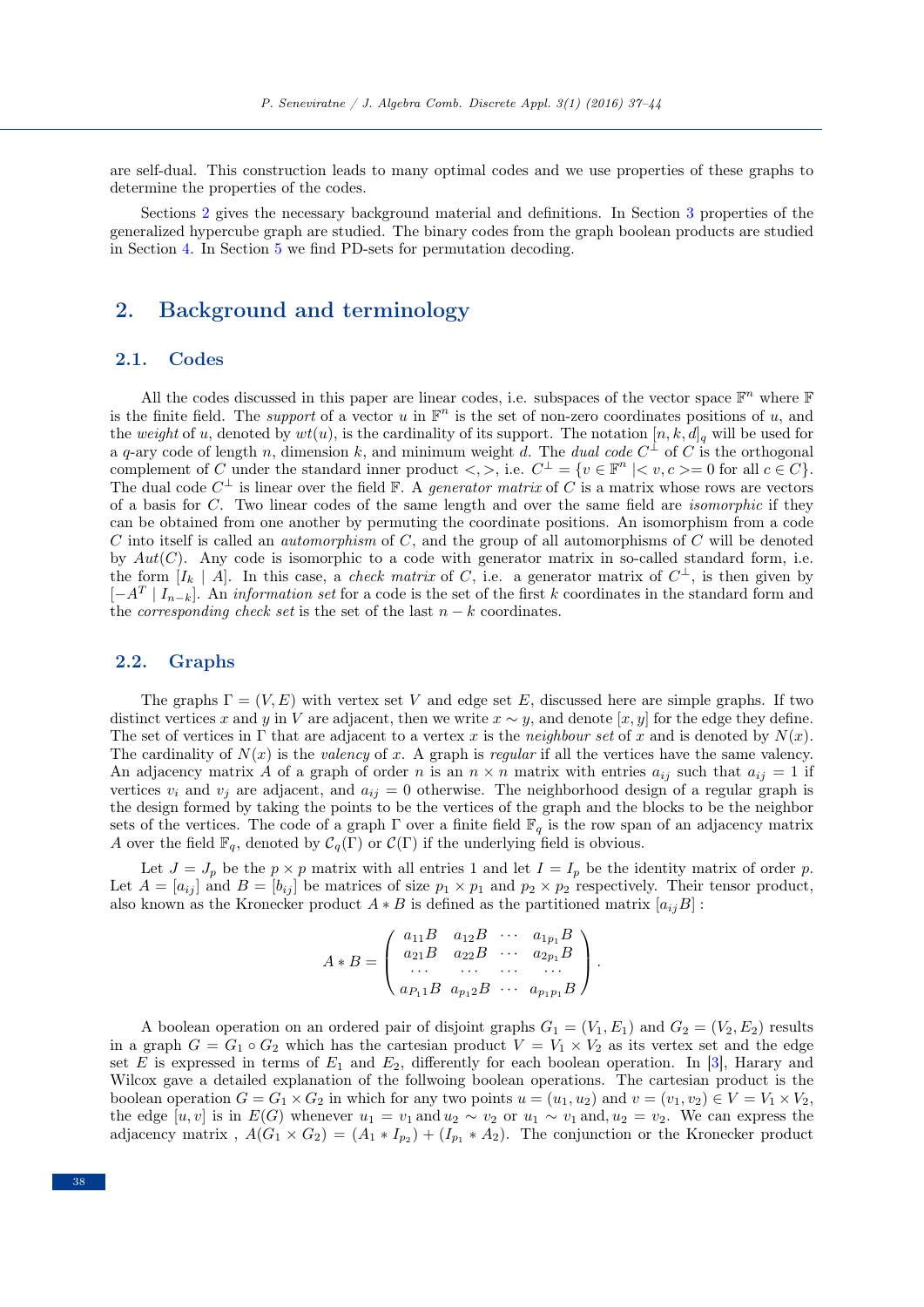$G = G_1 \wedge G_2$ : For any two points  $u = (u_1, u_2)$  and  $v = (v_1, v_2) \in V = V_1 \times V_2$ , the edge  $[u, v]$  is in  $E(G)$  if  $[u_1, v_1] \in E(G_1)$  and  $[u_2, v_2] \in E(G_2)$ . The adjacency matrix of the conjunction  $G_1 \wedge G_2$  is the tensor product  $A(G_1 \wedge G_2) = A_1 * A_2$  of the adjacency matrices  $A_1$  and  $A_2$ . The composition or the lexicographical product  $G = G_1[G_2]$  is the graph with  $u = (u_1, u_2)$  and,  $v = (v_1, v_2)$  are adjacent whenever  $u_1 \sim v_1$  or  $u_1 = v_1$  and  $u_2 \sim v_2$ . The adjacency matrix of the composition is given by  $A(G_1[G_2]) = (A_1 * J_{p_2}) + (I_{p_1} * A_2)$ . Similarly we can define the composition  $[G_1]G_2$  by its adjacency matrix  $A([G_1]G_2) = (A_1 * I_{p_2}) + (J_{p_1} * A_2).$ 

#### 2.3. Permutation decoding

Permutation decoding is described fully in MacWilliams and Sloane [\[7,](#page-7-5) Chapter 16] and Huffman [\[4,](#page-7-6) Section 8]. A PD-set defined here will fully use the error-correction potential of the code which follows easily and is proved in [\[4\]](#page-7-6).

**Definition 2.1.** Let C be a t-error-correcting code with information set I and check set C. A PD-set for  $C$  is a set  $S$  of automorphisms of  $C$  which is such that every t-set of coordinate positions is moved by at least one member of  $S$  into the check positions  $C$ .

Permutation decoding employs the following theorem in [\[4,](#page-7-6) Theorem 8.1] to ensure that all the errors in a received vector are moved out of the information symbols.

**Theorem 2.2.** Let C be a t-error-correcting  $[n, k, d]_q$  code with check matrix H that has the identity matrix  $I_{n-k}$  in the redundancy positions. Suppose  $y = c + e$  is a vector where  $c \in C$  and e has weight  $s \leq t$ . Then the information symbols in y are correct if and only if the weight of the syndrome  $Hy^T$  of y  $is \leq s$ .

The algorithm for permutation decoding can then be stated as follows: we have a t-error-correcting  $[n, k, d]_q$  code C with generator matrix G and check matrix H in standard form, i.e.  $G = [I_k | A]$  and  $H = [-A^T | I_{n-k}]$ , where A is a  $k \times (n-k)$  matrix, so that the first k coordinate positions correspond to the information symbols. Any message v of length k is then encoded as  $vG$ . Suppose x is a sent codeword and y is a received vector with at most t errors. Let  $S = \{g_1, \ldots, g_m\}$  be a PD-set for C. Compute the syndromes  $H(yg_i)^T$  for  $i = 1, ..., m$  until an i is found such that the weight of this vector is t or less. Compute the codeword c that has the same information symbols as  $yg_i$  and decode y as  $cg_i^{-1}$ .

# <span id="page-2-0"></span>3. Generalized hypercube graph  $\mathcal{Q}_n(S)$

For a positive integer n, let  $S \subseteq [n] = \{1, 2, ..., n\}$  and let  $\oplus$  denote the addition in  $\mathbb{F}_2^n = \{0, 1\}^n$ . The Hamming distance of vectors  $u = (u_1, u_2, \ldots, u_n)$  and  $v = (v_1, v_2, \ldots, v_n) \in \mathbb{F}_2^n$  is  $d(u, v) = |\{i \in S \mid$  $u_i \neq v_i$ .

**Definition 3.1.** The generalized hypercube graph  $\mathcal{Q}_n(S) = (V, E)$  is an undirected graph with the vertex set  $V(Q_n(S)) = \mathbb{F}_2^n$  and the edge set  $E(Q_n(S)) = \{uv \mid d(u,v) \in S\}.$ 

The cardinality of the vertex set is independent of the choice of  $S$  and is equal to  $2<sup>n</sup>$  and is regular with valency  $\sum_{i \in S} {n \choose i}$ .

We will use the following notation: for  $r \in \mathbb{Z}$  and  $0 \le r \le 2^n - 1$ , if  $r = \sum_{i=1}^n r_i 2^{i-1}$  is the binary representation of r, let  $\mathbf{r} = (r_1, r_2, \dots, r_n)$  be the corresponding vector in  $\mathbb{F}_2^n$ . Standard basis of the vector space  $V_n$  will be denoted by  $e_1, e_2, \ldots, e_n$ .

An automorphism  $\sigma$  of a graph  $\Gamma = (V, E)$  is a bijection  $\sigma : V \to V$  such that  $[u, v] \in E$  if and only if  $[\sigma(u), \sigma(v)] \in E$ . The set of all automorphisms of Γ is a group and is denoted by  $Aut(\Gamma)$ . A group G acts transitively on a set V, if for every  $u, v \in V$  there is a  $\sigma \in G$  such that  $\sigma(u) = v$ . A graph  $\Gamma = (V, E)$ is vertex transitive if  $Aut(\Gamma)$  acts transitively on V.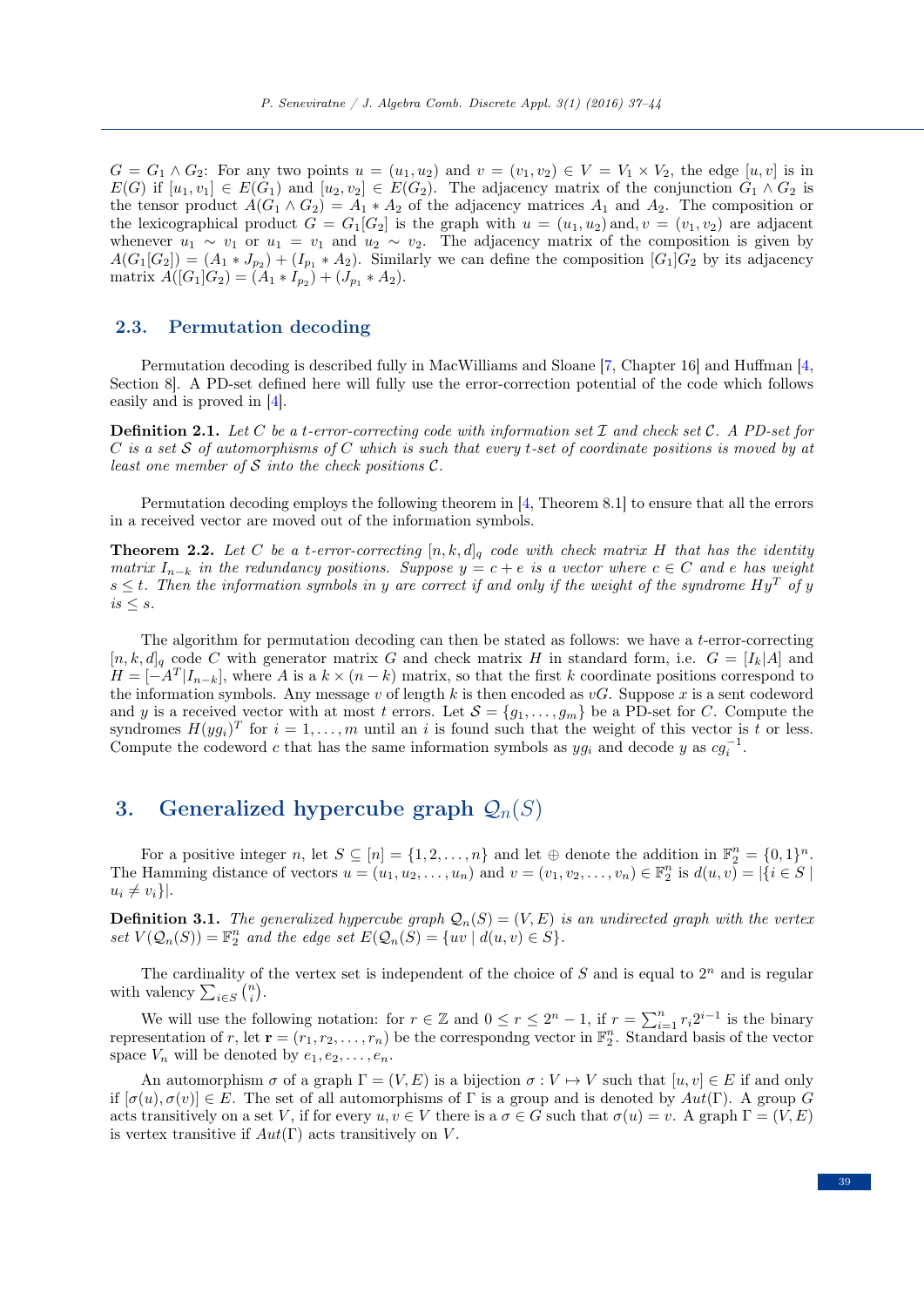**Definition 3.2.** For  $n \geq 1$ ,  $u = (u_1, u_2, \ldots, u_n) \in \mathbb{F}_2^n$  and  $\sigma \in S_n$ , where  $S_n$  is the symmetric group on the set  $[n]$ .

- A translation by u is the map  $\tau_u : w \mapsto w \oplus u$ , for all  $w \in \mathbb{F}_2^n$ .
- A rotation by  $\sigma$  is the map  $r_{\sigma}: w \mapsto w_{\sigma}$ , where  $w_{\sigma} = (w_{\sigma(1)}, w_{\sigma(2)}, \ldots, w_{\sigma(n)})$  for  $w = (w_1, w_2, \ldots, w_n)$ .

**Lemma 3.3.** The group of translations  $T_n = \{ \tau_u \mid u \in \mathbb{F}_2^n \}$  and the group of rotations  $R_n$  are subgroups of  $Aut(Q_n(S)).$ 

**Proof.** Clearly,  $\tau_x \cdot \tau_y = \tau_{x \oplus y}$ ,  $\tau_x^{-1} = \tau_x$  and  $\tau_0 = \iota$ . Further  $d_H(u \oplus w, v \oplus w) = d_H(u, v)$ . Therefore the set  $T_n = \{ \tau_u \mid u \in \mathbb{F}_2^n \}$  is a subgroup of  $Aut(\mathcal{Q}_n(S))$ . For rotations, we have  $r_\sigma \cdot r_\rho = r_{\sigma \cdot \rho}, r_\sigma^{-1} = r_{\sigma^{-1}}$ and  $r_{id} = i$ . Hence, the set of all rotations  $R_n$  is a sugbroup of  $Aut(Q_n(S))$  and in fact  $R_n \cong S_n$ .

**Theorem 3.4.** The generalized hypercube graph  $\mathcal{Q}_n(S)$  is vertex transitive.

**Proof.** Every Cayley graph  $\Gamma = Cay(G, S)$  is vertex transitive. We will show that the graph  $Q_n(S)$  is a Cayley graph. It is well known that the the hypercube graph  $\mathcal{Q}_n$  can be defined as the Cayley graph  $Q_n = Cay(T_n, \{e_1, e_2, \ldots, e_n\})$ . Similarly we can extend this result to the generalized hypercube graph  $\mathcal{Q}_n(S)$ . Let  $E_1$  denote the set of weight 1 vectors  $\{e_1, e_2, \ldots, e_n\}$  in  $\mathbb{F}_2^n$ ,  $E_2$  denote the weight 2 vectors  $\{\sum_{i,j}^{n} e_i + e_j | i \neq j\}$  and so on. Then it it easy to see that  $\mathcal{Q}_n(S) = \mathcal{C} \mathcal{Q}(\mathcal{T}_n, \{E_1, E_2, \ldots, E_n\}).$ 

### <span id="page-3-0"></span>4. Self-orthogonal codes from  $\mathcal{Q}_n(S)$

In this Section we determine the binary codes  $C_1, C_2$  and  $C_3$  from the neighborhood designs of graph products  $G_1 = \mathcal{Q}_n(S) \times \mathcal{Q}_1$ ,  $G_2 = \mathcal{Q}_n(S) \wedge \mathcal{Q}_1$  and  $G_3 = \mathcal{Q}_n(S)[\mathcal{Q}_1]$  respectively.

<span id="page-3-1"></span>**Lemma 4.1.** Let A be the adjacency matrix of the graph  $\mathcal{Q}_n(S)$ , then

$$
A^{2} = \begin{cases} \n\mathbf{0} & \text{mod } 2 : \text{if } \sum_{i \in S} \binom{n}{i} \text{ is even.} \\ \nI_{2^{n}} & \text{mod } 2 : \text{otherwise.} \n\end{cases}
$$

**Proof.** Let  $v_i, v_j$  be vertices of  $\mathcal{Q}_n(S)$  such that  $i \neq j$  and let  $N(v_i)$  and  $N(v_j)$  be the neighborhoods of  $v_i$  and  $v_j$  respectively. Since the  $\mathcal{Q}_n(S)$  is regular  $|N(v_i)| = |N(v_j)|$  and further  $|N(v_i) \cup N(v_j)|$  is even. Therefore  $|N(v_i) \cap N(v_j)|$  is even. But,  $|N(v_i) \cap N(v_j)|$  is equal to the number of walks of length 2 between vertices  $v_i$  and  $v_j$ . Also, the  $(i, j)^{th}$  entry of  $A^2$  counts the number of walks of length 2 between the vertices  $v_i$  and  $v_j$ . Hence  $(i, j)$ <sup>th</sup> entry = 0 mod 2 for  $i \neq j$ . Next, suppose if  $i = j$  then the  $(i, i)$ <sup>th</sup> entry of A counts the number of walks of length 2 from a vertex  $v_i$  to itself. Since  $|N(v_i)|$  is equal to the valency of  $\mathcal{Q}_n(S)$ ,  $(i, i)^{th}$  entry of A is equal to 0 if valency is even and 1 if odd. Hence the result.

**Remark 4.2.** If C is the binary code from the neighborhood design of a graph G with the adjacency matrix A then we will use  $\overline{C}$  to denote the corresponding binary code from the matrix  $\overline{A} = A + I$ . The matrix A is the adjacency matrix of the reflexive graph  $G$ , which is obtained from  $G$  by adding a loop to every vertex.

**Theorem 4.3.** Let  $C_1$ ,  $C_2$  and  $C_3$  be the binary codes from the neighborhood designs of the graph products  $G_1 = \mathcal{Q}_n(S) \times \mathcal{Q}_1, G_2 = \mathcal{Q}_n(S) \wedge \mathcal{Q}_1$  and  $G_3 = \mathcal{Q}_n(S)[\mathcal{Q}_1]$ . Then the codes  $C_1, C_2$  and  $C_3$  are selforthogonal if the valency of  $\mathcal{Q}_n(S)$  is odd and  $\overline{C_1}, C_2$  and  $\overline{C_3}$  are self-orthogonal if the valency of  $\mathcal{Q}_n(S)$ is even.

**Proof.** Let  $A_1, A_2$  and  $A_3$  denote the adjacency matrices of the graph products  $G_1, G_2$  and  $G_3$  respectively. Let A denote the adjacency matrix of  $\mathcal{Q}_n(S)$  and B denote the adjacency matrix of  $\mathcal{Q}_1$ . The identity matrix of size r is denoted by  $I_r$  and  $N = 2<sup>n</sup>$ . We will use the fact that a binary code with the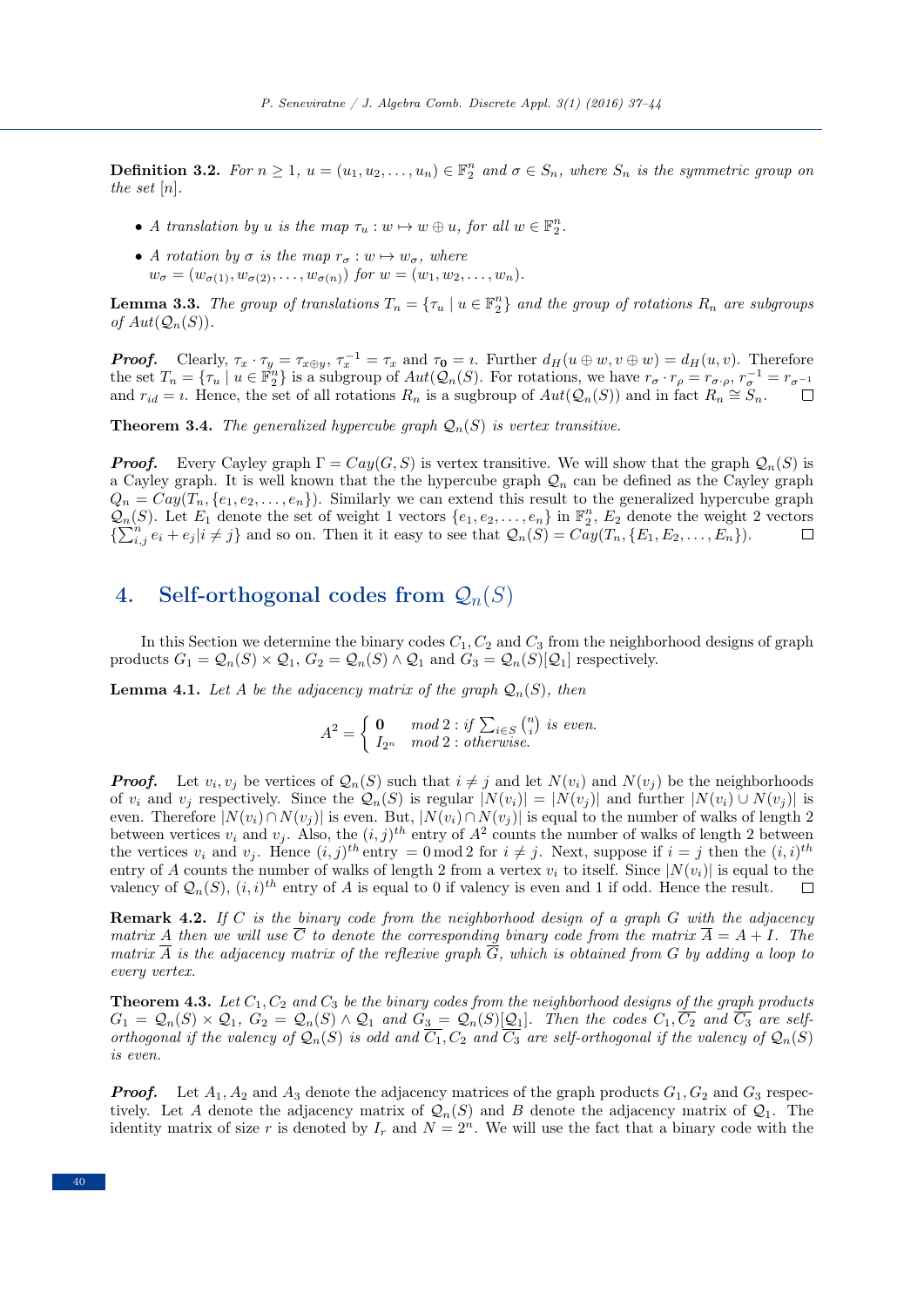generator matrix G is self-orthogonal if  $GG^T = 0$ . Case I:

$$
A_1 A_1^T = (A \otimes I_2 + I_N \otimes B)(A \otimes I_2 + I_N \otimes B)^T
$$
  
=  $(A \otimes I_2 + I_N \otimes B)(A^T \otimes I_2^T + I_N^T \otimes B^T)$   
=  $(A \otimes I_2 + I_N \otimes B)(A \otimes I_2 + I_N \otimes B)$   
=  $(A \otimes I_2)^2 + (I_N \otimes B)(A \otimes I_2) + (A \otimes I_2)(I_N \otimes B) + (I_N \otimes B)^2$   
=  $(A^2 \otimes I_2^2) + 2(A \otimes B) + (I_N^2 \otimes B^2)$   
=  $A^2 \otimes I_2 + I_N \otimes I_2$   
=  $(A^2 + I_N) \otimes I_2$ .

If the valency of  $\mathcal{Q}_n(S)$  is odd, then  $A^2 = I_N$  by Lemma [4.1,](#page-3-1) and hence  $A_1 A_1^T = \mathbf{0} \mod 2$ . If valency is even then  $A^2 = 0$ . In this case  $\overline{A_1} \cdot \overline{A_1}^T = A_1^2 + I_{2^{n+1}} = (A^2 + I_N) \otimes I_2 + I_{2^{n+1}} = 0$ . Case II:

$$
A_2A_2^T = (A \otimes B)(A \otimes B)^T = (A \otimes B)(A \otimes B) = A^2 \otimes B^2 = A^2 \otimes I_2.
$$

By Lemma [4.1,](#page-3-1)  $A^2 = 0$  if valency of  $\mathcal{Q}_n(S)$  is even and hence  $A_2 A_2^T = 0 \otimes I_2 = 0$ . If the valency of  $\mathcal{Q}_n(S)$  is odd, consider  $\overline{A_2} \cdot \overline{A_2}^T = A_2^2 + I_{2^{n+1}} = A^2 \otimes I_2 + I_{2^{n+1}} = I_N \otimes I_2 + I_{2^{n+1}} = \mathbf{0}$ . Case III:

$$
\overline{A}_{3}\overline{A}_{3}^{T} = (A \otimes J_{2} + I_{N} \otimes B + I_{2^{n+1}})(A \otimes J_{2} + I_{N} \otimes B + I_{2^{n+1}})^{T}
$$
  
=  $A^{2} \otimes J_{2}^{2} + A \otimes B J_{2} + A \otimes J_{2} + A \otimes J_{2}B + I_{N} \otimes B^{2} + I_{N} \otimes B$   
+  $A \otimes J_{2} + I_{N} \otimes B + I_{2^{n+1}}$   
=  $I_{N} \otimes I_{2} + I_{2^{n+1}} = 0.$ 

<span id="page-4-0"></span>**Theorem 4.4.** The binary code  $C_1$  from the neighborhood design of the graph product  $G_1 = Q_n(S) \times Q_1$ is self-dual when the valency of  $\mathcal{Q}_n(S)$  is odd and the code  $\overline{C_1}$  is self-dual when the valency is even. Further the set of points  $0, 1, 2, \ldots, 2<sup>n</sup> - 1$  form an information set for  $C_1$  and  $\overline{C_1}$ .

**Proof.** We will change the ordering of points in the adjacency  $A_1$  of the graph  $G_1$ . Use the natural ordering of points:

$$
0,1,2,\ldots,2^n-1,2^n,\ldots,2^{n+1}-1
$$

to index the columns of  $A_1$  and use the ordering

$$
2^n, 2^n+1, \ldots, 2^{n+1}-1, 0, 1, \ldots, 2^{n-1}
$$

to index the rows. Then the  $(i, i)^{th}$  entry  $a_{ii} = 1$  for  $1 \le i \le 2^n - 1$  and  $a_{ii} = 0$  for  $2^n \le i \le 2^{n+1} - 1$ . By row reduction it is easy to see that the incidence vectors  $v^{\overline{0}}, v^{\overline{1}}, \ldots, v^{\overline{2^{n-1}}}$  are linear independent. Hence dimension of  $C_1$  is  $2^n$  and  $C_1$  is self-dual.  $\Box$ 

**Remark 4.5.** Instead of using separate notations  $C_1$  and  $\overline{C_1}$  to denote codes from the graphs  $\mathcal{Q}_n(S) \times \mathcal{Q}_1$ and  $\overline{Q_n(S) \times Q_1}$  we will only use  $C_1$  to denote codes from  $Q_n(S) \times Q_1$  or  $\overline{Q_n(S) \times Q_1}$  as it is understood when the valency is even  $C_1$  refers to  $\overline{C_1}$ .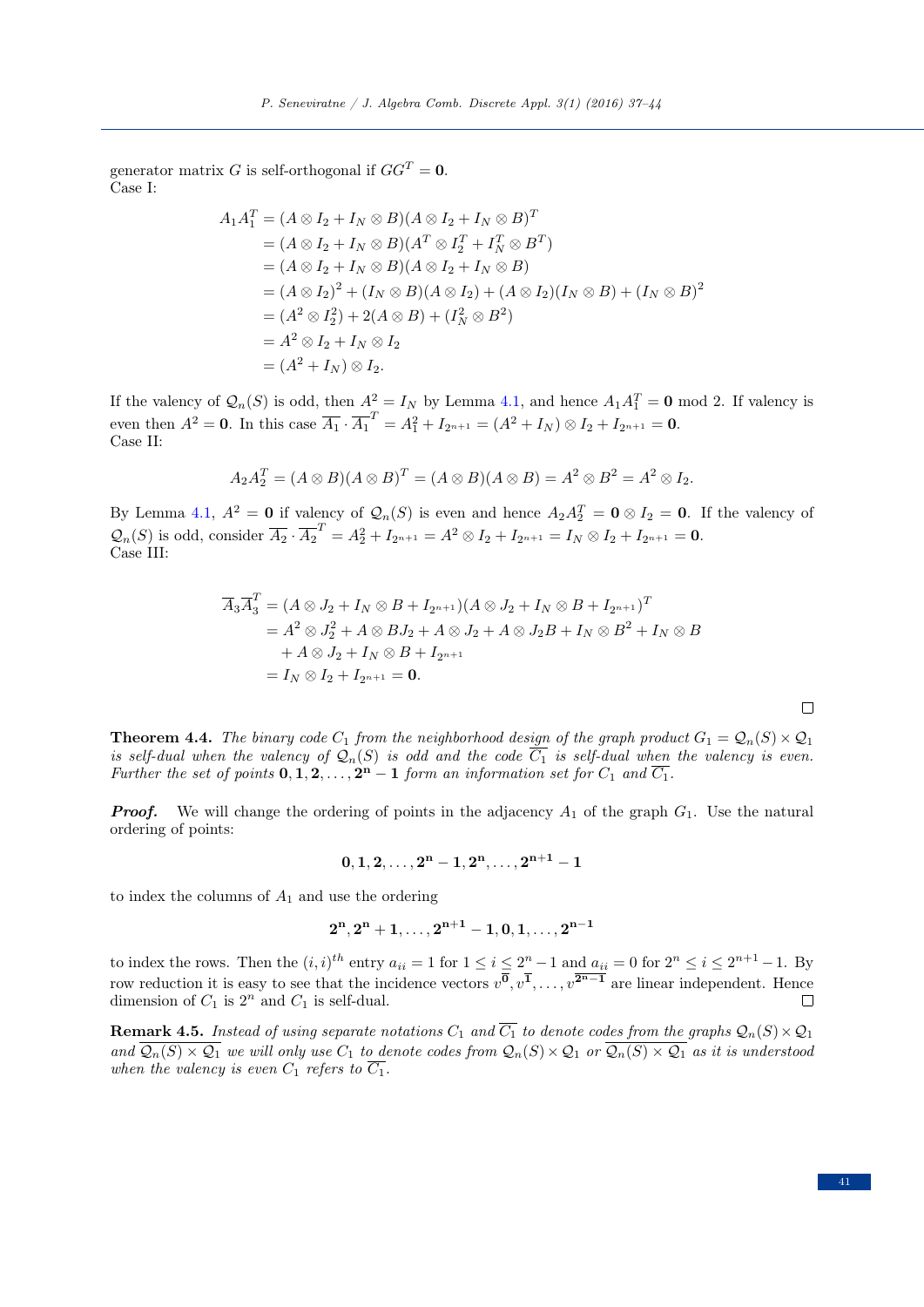**Example 4.6.** Let  $n = 3$  and  $S = \{1,3\}$ . Then the valency of  $\mathcal{Q}_n(S)$  is 4 with the adjacency matrix:

 $A =$  $\sqrt{ }$  0 1 0 0 0 1 1 1 1 0 1 1 1 0 0 0 0 1 0 0 0 1 1 1 0 1 0 0 0 1 1 1 0 1 0 0 0 1 1 1 1 0 1 1 1 0 0 0 1 0 1 1 1 0 0 0 1 0 1 1 1 0 0 0 

.

Then  $\overline{C_1}$  = [16, 8, 4] self-dual,  $C_2 =$  [16, 4, 4] self-orthogonal and  $\overline{C_3}$  = [16, 8, 2] self-dual codes.

### <span id="page-5-0"></span>5. Permutation decoding

In this Section we will find particular information sets for permutation decoding and use these sets to find partial permutation decoding sets for the codes  $C_1$ . The vertex set of the graph product  $G_1 = \mathcal{Q}_n(S) \times \mathcal{Q}_1$  can be viewed as vectors of the space  $\mathbb{F}_2^{n+1}$ .

**Theorem 5.1.** For all n and S and for  $G_1 = Q_n(S) \times Q_1$ .

- The translation group  $T = {\tau_u | u \in \mathbb{F}_2^{n+1}}$  is a subgroup of  $Aut(G_1)$ .
- The group of rotations  $R_n$  is a subgroup of  $Aut(G_1)$ .
- Transpositions of the form  $t_i = (i, n + 1)$ , where  $1 \leq i < n$  are in  $Aut(G_1)$ .

**Proof.** Since the translation group T and the group of rotations  $R_n$  are subgroups of the graph  $Q_n(S)$ , they are also subgroups of the graph cartesian product  $G_1 = Q_n(S) \times Q_1$ . Let  $u = (u_1, u_2, \dots, u_{n+1}), v =$  $(v_1, v_2, \ldots, v_{n+1}) \in V(G_1)$  such that  $u \sim v$ . That is,  $d(u, v) \in S$ . Now  $t_i u = (u_1, u_2, \ldots, u_{n+1}, u_n)$ ...,  $u_i$ ) and  $t_i v = (v_1, v_2, \ldots, v_{n+1}, \ldots, v_i)$ , but  $d(t_i u, t_i v) = d(u, v) \in S$ . Hence  $t_i \in Aut(G_1)$ .  $\Box$ 

The following result shows that any information set for  $C_1$  from the graph  $Q_n({1})$  can be extended to a code from the graphs  $Q_n(S)$ , where  $\{1\} \subseteq S$ .

**Lemma 5.2.** If I is an information set for  $C_1$  with  $S = \{1\}$ , then I is an information set for  $C_1$  for all S such that  $\{1\} \subseteq S$ .

**Proof.** Since  $\mathcal{I}$  is an information set for  $C_1$  when  $S = \{1\}$  and since the dimension of  $C_1$  is  $2^n$  the first  $2^n$  incidence vectors are linearly independent. If we take any super set S that contains  $\{1\}$  these first  $2^n$ vectors will still be linearly independent and since the dimension of the code  $C_1$  is  $2^n$  is independent of the choice of S, the set  $\mathcal I$  will be an information set for  $C_1$  for all  $\{1\} \subseteq S$ .  $\Box$ 

Permutation decoding method depends on the information set and hence different information sets will yield different PD-sets and results. The information set obtained in Theorem [4.4](#page-4-0) is only useful for finding one error-correcting PD sets for  $C_1$ . We will re-order the vertices so that the resulting information set can be used for correcting more than one error.

**Lemma 5.3.** An information set can be obtained for the binary code  $C_1$  from the graph  $G_1 = Q_n(S) \times Q_1$ for all n and  $\{1\} \subseteq S$  by making the following interchange between the information and check sets from the natural ordering of the vectors: Move  $2^{n} - 1 = (0, 1, 1, \ldots, 1)$  into check positions and  $2^{n+1} - 2 =$  $(1, 1, \ldots, 1, 0)$  into information positions.

Define  $P_n = \{t_i | 1 \le i \le n\} \cup \{i\}$  and  $T_n = TP_n$ .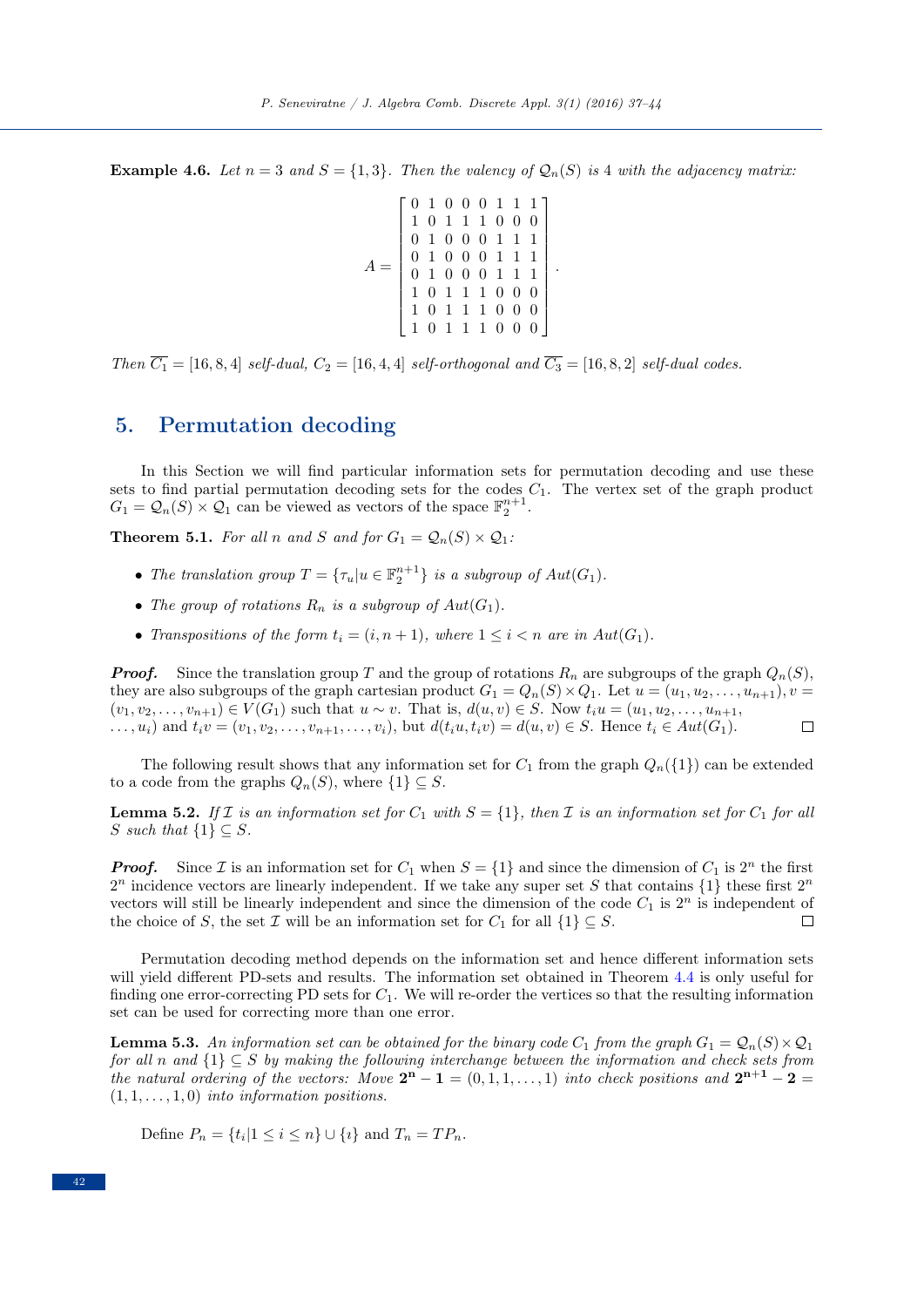<span id="page-6-0"></span>**Proposition 5.4.** With  $\mathcal{I} = \{0, 1, \ldots, 2^n - 2\} \cup \{2^{n+1} - 2\}$  as information set for  $C_1$ ,  $T_n$  is a 3-PD set of size  $(n+1)2^{n+1}$  for  $C_1$  for all n and  $\{1\} \subseteq S$ .

**Proof.** Let  $\mathcal{T} = \{a, b, c\}$  be a set of three points in  $V_{n+1}$ . We need to show that there is an automorphism  $\sigma \in T_n$  that maps  $\mathcal T$  into  $\mathcal C$ , i.e.  $\mathcal T^{\sigma} \subseteq \mathcal C$ . We consider all the possibilities for the points in  $\mathcal T$ . If  $\mathcal{T} \subseteq \mathcal{C}$  then all the errors are in check positions and hence we can use the identity map,  $\imath$  as  $\sigma$ . Thus, assume at least one of the points is in the information positions  $I$ , and by using a translation, suppose one of the points, say  $c$ , is  $0$ . If  $\mathcal{T} \subseteq \mathcal{I}$ . First suppose both  $a, b \in \mathcal{I}_1$ , then  $\sigma = T(1, 0, 0, \ldots, 0)$  will map  $\mathcal{T}$  to C unless  $a, b \neq (0, 1, 1, \ldots, 1, 0)$ . In this case  $\sigma = T(1, 1, 0, \ldots, 0)$  will work. Next, suppose one of the points, say  $b \in \mathcal{I}_2$  and  $a \in \mathcal{I}_1$ . Then  $b = (1, 1, 1, \ldots, 1, 0)$  and  $\sigma = T(1, 0, \ldots, 0, 1)$  will map  $\mathcal T$  into  $\mathcal C$ . The other cases for  $\mathcal T$  involve one or more points in  $\mathcal C$ . Case(i):  $a \in \mathcal{I}_1$  and  $b \in \mathcal{C}_1$ . Then  $a = (0, a_2, \ldots, a_{n+1})$  and  $b = (1, b_2, \ldots, b_{n+1})$ . (1). Suppose  $a = b_c$  and let  $\sigma = T(1, a_2, \ldots, a_{n+1})$  then  $c\sigma = (1, a_2, \ldots, a_{n+1}),$  $a\sigma = (1, 0, \ldots, 0)$  and  $y\sigma = (0, 1, \ldots, 1)$ . This  $\sigma$  will work unless  $a \neq (0, 1, \ldots, 1, 0)$ . In this case  $b = a_c = (1, 0, \ldots, 0, 1)$  and  $\sigma = T(1, 1, \ldots, 1, 0)$  will work. (2). Suppose  $a_i = b_i$  for  $2 \le i \le n+1$ . Then  $a = (0, a_2, \ldots, a_{n+1})$  and  $b = (1, a_2, \ldots, a_{n+1})$ . If  $\sigma = T(a_c)$ , we have  $c\sigma = a_c, a\sigma = (1, 1, \ldots, 1), y\sigma = (0, 1, \ldots, 1) \in \mathcal{C}$ . (3). Suppose there exists an i such that  $a_i = b_i = 0$  and  $x_j \neq y_j$  for some j. The map  $\sigma = T(1, 1, \ldots, 1)t_i$  will work unless  $a_{n+1} = b_{n+1} = 0$ is the only common zero. In this case  $\sigma = T(0, \ldots, 0, 1)t_i$  will work. Case(ii):  $a \in \mathcal{I}_2$  and  $b \in \mathcal{C}_1$ . Then  $a = (1, 1, \ldots, 1, 0)$  and  $b = (1, b_2, \ldots, b_{n+1})$ . The map  $\sigma = T(0, 1, \ldots, 1)$ will work as  $c\sigma = (0, 1, \ldots, 1) \in C_2$ ,  $a\sigma = (1, 0, \ldots, 0, 1) \in C_2$  and  $b\sigma = (1, b_{2c}, \ldots, b_{n+1c}) \in C_1$  unless  $b = (1, 0, \ldots, 0, 1)$ , in which case the map  $\sigma = T(0, \ldots, 0, 1)t_{n+1}$  will work. Case(iii):  $a \in \mathcal{I}_2$  and  $b \in \mathcal{C}_2$ . Then  $a = (1, \ldots, 1, 0)$  and  $b = (1, \ldots, 1)$  or  $b = (0, 1, \ldots, 1)$ . If  $b = (1, \ldots, 1)$ then  $\sigma = T(1,0,\ldots,0)t_{n+1}$  will work and otherwise if  $b = (0,1,\ldots,1)$ ,  $\sigma = T(1,0,1,\ldots,1)t_2$  will work. Case(iv):  $a \in \mathcal{I}_1$  and  $b \in \mathcal{C}_{\in}$ . Then  $a = (0, a_2, \ldots, a_{n+1})$  and  $b = (1, 1, \ldots, 1)$  or  $(0, 1, \ldots, 1)$ . If  $a \neq (0, 1, \ldots, 1, 0)$  then  $\sigma = T(1, 0, \ldots, 0)$  will work. If  $a = (0, 1, \ldots, 1, 0)$  and  $b = (1, 1, \ldots, 1)$  then  $\sigma = T(1,0,1,\ldots,1)t_2$  and if  $a = (0,1,\ldots,1,0), b = (0,1,\ldots,1)$  then  $\sigma = T(1,0,\ldots,0,1t_{n+1}$  will work. Case(v): Both a and b in  $C_1$ . Then  $a = (1, a_2, ..., a_{n+1})$  and  $b = (1, b_2, ..., b_{n+1})$ . Then  $\sigma = T(0, 1, ..., 1)$ will work except when a or b equals  $(1, 0, \ldots, 0, 1)$ . In this case  $aT(1, \ldots, 1)$  and  $bT(1, \ldots, 1)$  contain at least one common i such that  $a_i = b_i = 1$ . Then the map  $\sigma = T(1, \ldots, 1)t_i$  will work. Case(vi):  $a \in C_1$  and  $b \in C_2$ . Then  $a = (1, a_2, \ldots, a_{n+1})$  and  $b = (1, \ldots, 1)$  or  $(0, 1, \ldots, 1)$ . If  $b = (1, \ldots, 1)$ then  $\sigma = T(0,1,\ldots,1)$  will work unless  $a = (1,0,\ldots,0,1)$ . In that case then  $\sigma = T(1,0,\ldots,0,1)$ t<sub>2</sub> will work. If  $b = (0, 1, \ldots, 1)$ 

Case (vii): Both  $a, b \in C_2$ . In this case the map  $\sigma = T(1, 0, \ldots, 0)$  will work. This completes all the cases.

**Example 5.5.** Let  $n = 4$  and  $S = \{1, 2\}$ , then  $\mathcal{Q}_n(S)$  has valency 10 with the adjacency matrix:

$$
A = \begin{bmatrix} 0 & 1 & 1 & 0 & 1 & 0 & 1 & 1 & 1 & 1 & 0 & 0 & 1 & 1 & 1 & 1 & 0 \\ 1 & 0 & 0 & 1 & 0 & 1 & 1 & 1 & 1 & 1 & 0 & 0 & 1 & 1 & 0 & 1 \\ 1 & 0 & 0 & 1 & 1 & 0 & 1 & 1 & 1 & 0 & 0 & 1 & 1 & 1 & 1 & 1 & 0 \\ 0 & 1 & 1 & 0 & 0 & 1 & 0 & 1 & 1 & 1 & 1 & 1 & 1 & 1 & 0 & 1 \\ 1 & 0 & 1 & 0 & 0 & 1 & 0 & 1 & 1 & 1 & 1 & 1 & 1 & 1 & 0 & 1 \\ 1 & 1 & 1 & 1 & 0 & 0 & 0 & 1 & 1 & 1 & 1 & 1 & 1 & 1 & 0 & 1 \\ 1 & 1 & 1 & 1 & 0 & 0 & 1 & 0 & 1 & 0 & 1 & 0 & 1 & 1 & 1 \\ 1 & 1 & 0 & 0 & 1 & 1 & 1 & 0 & 0 & 1 & 0 & 1 & 0 & 1 & 1 \\ 1 & 1 & 0 & 0 & 1 & 1 & 1 & 1 & 0 & 1 & 0 & 1 & 0 & 1 & 1 \\ 0 & 0 & 1 & 1 & 1 & 1 & 1 & 0 & 1 & 0 & 0 & 1 & 0 & 1 & 1 \\ 0 & 0 & 1 & 1 & 1 & 1 & 1 & 0 & 1 & 0 & 1 & 0 & 1 & 0 & 1 \\ 1 & 1 & 1 & 1 & 1 & 1 & 1 & 0 & 1 & 0 & 1 & 0 & 1 & 0 & 0 \\ 1 & 1 & 1 & 1 & 1 & 1 & 1 & 0 & 1 & 0 & 1 & 0 & 1 & 0 \\ 0 & 1 & 0 & 1 & 0 & 1 & 1 & 1 & 1 & 1 & 1 & 1 & 0 & 0 & 1 \\ 0 & 1 & 0 & 1 & 0 & 1 & 1 & 1 & 1 & 1 & 1 & 1 & 0 & 0 & 1 \\ 0 & 1 & 0 & 1 & 0 & 1 & 1 & 1 & 1 & 1 & 1 & 0 & 0 & 1 \\ 0 & 1 & 0 & 1 &
$$

 $\Box$